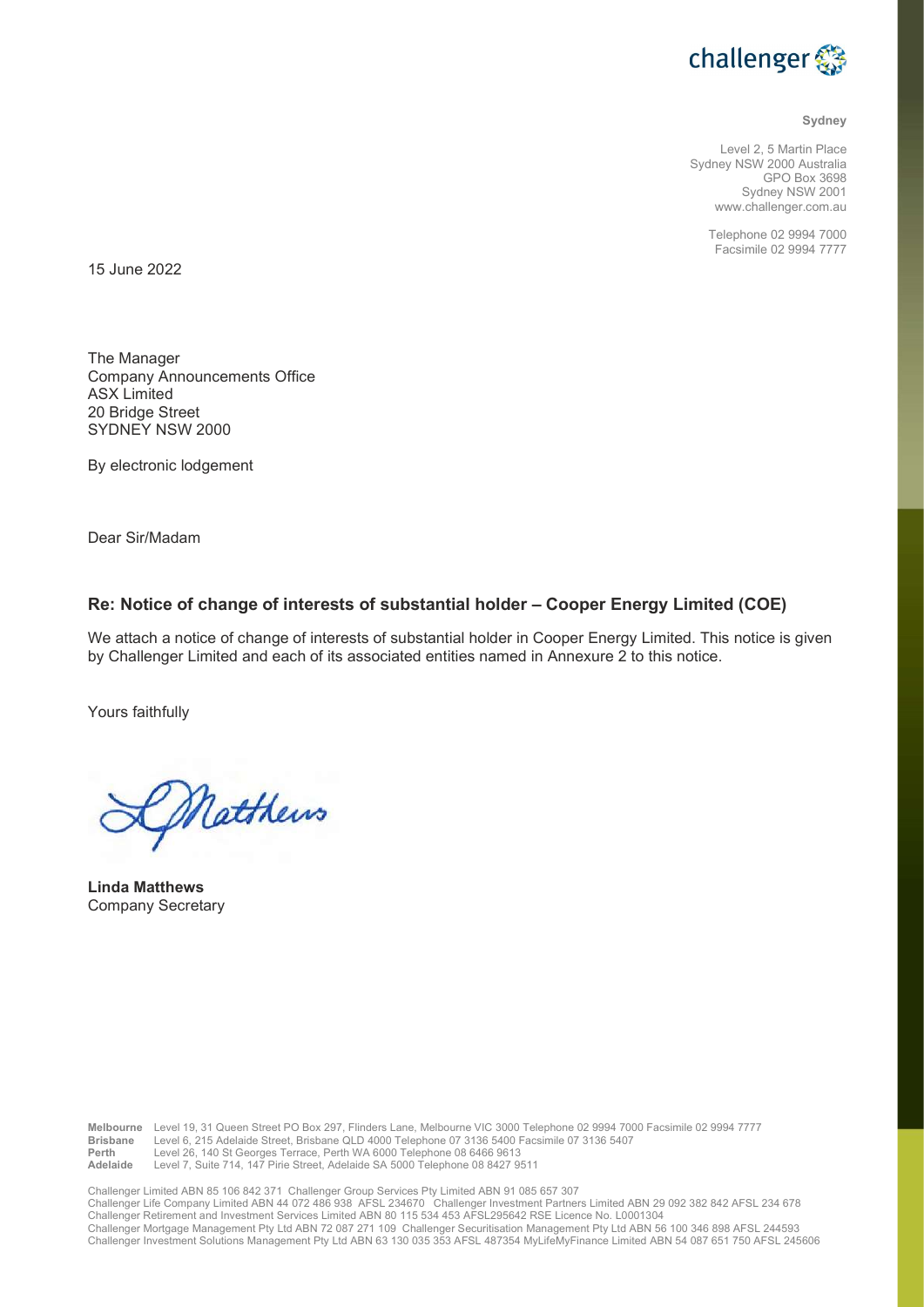# Form 604

Corporations Act 2001 Section 671B

## Notice of change of interests of substantial holder

| To Company Name/Scheme<br><b>ACN/ARSN</b>                        | <b>Cooper Energy Limited</b><br>096 170 295                |
|------------------------------------------------------------------|------------------------------------------------------------|
| 1. Details of substantial holder(1)                              |                                                            |
| Name                                                             | Challenger Limited (and its entities listed in Annexure 2) |
| ACN/ARSN (if applicable)                                         | 106 842 371                                                |
| There was a change in the interests of the substantial holder on | 10/06/2022                                                 |
| The previous notice was given to the company on                  | 20/12/2021                                                 |
| The previous notice was dated                                    | 20/12/2021                                                 |

### 2. Previous and present voting power

The total number of votes attached to all the voting shares in the company or voting interests in the scheme that the substantial holder or an associate (2) had a<br>relevant interest (3) in when last required, and when now r

| Classof securities (4) | Previous notice        |                  | Present notice |                  |
|------------------------|------------------------|------------------|----------------|------------------|
|                        | <b>IPerson's votes</b> | Voting power (5) | Person's votes | Voting power (5) |
| Ordinary Fully Paid    | 162.821.264            | <u>19.98%</u>    | 135.575.444    | 8.30%            |

### 3. Changes in relevant interests

Particulars of each change in, or change in the nature of, a relevant interest of the substantial holder or an associate in voting securities of the company or<br>scheme, since the substantial holder was last required to give

| Date of change             | Person whose relevant Nature of change (6)<br>interest changed              |              | Consideration given in<br>relation to change (7) | <b>Class and number of</b><br>securities affected | Person's votes<br>laffected |
|----------------------------|-----------------------------------------------------------------------------|--------------|--------------------------------------------------|---------------------------------------------------|-----------------------------|
| Refer<br><b>Annexure 1</b> | <b>Challenger Limited Refer</b><br>(and its entities<br>llisted in Annexure | l Annexure 1 | Refer<br>Annexure 1                              | l Refer<br>lAnnexure 1                            | ∣Refer<br>iAnnexure 1       |

### 4. Present relevant interests

Particulars of each relevant interest of the substantial holder in voting securities after the change are as follows:

| <b>Holder of relevant</b><br>linterest                                   | Registered holder of<br>securities                                 | Person entitled to be<br>registered as holder<br>(8)               | Nature of relevant interest (6)                                                                                                                                                                                                                                                                                            | <b>Class and number of</b><br>securities | Person's votes |
|--------------------------------------------------------------------------|--------------------------------------------------------------------|--------------------------------------------------------------------|----------------------------------------------------------------------------------------------------------------------------------------------------------------------------------------------------------------------------------------------------------------------------------------------------------------------------|------------------------------------------|----------------|
| <b>Challenger Limited (and</b><br>its entities listed in<br>Annexure 2)  | <b>HSBC Custody</b><br><b>Nominees</b><br>(Australia) Limited      | <b>HSBC Custody</b><br><b>Nominees</b><br>(Australia)<br>Limited   | <b>Ordinary Fully Paid</b><br>securities purchased<br>and sold on market<br>and acquired and sold<br>(via off market transfer)<br>by Challenger Limited<br>(and its entities listed<br>in Annexure 2) and<br>obtains a relevant<br>interest by virtue of<br>section 608(3) of the<br><b>Corporations Act 2001</b><br>(Cth) | 43,614,557<br>(Ordinary Fully<br>Paid)   | 43,614,557     |
| <b>Challenger Limited (and</b><br>lits entities listed in<br>Annexure 2) | J. P. Morgan<br><b>Nominees</b><br><b>Australia Pty</b><br>Limited | J. P. Morgan<br><b>Nominees</b><br><b>Australia Pty</b><br>Limited | As above                                                                                                                                                                                                                                                                                                                   | 31,364,653<br>(Ordinary Fully<br>Paid)   | 31,364,653     |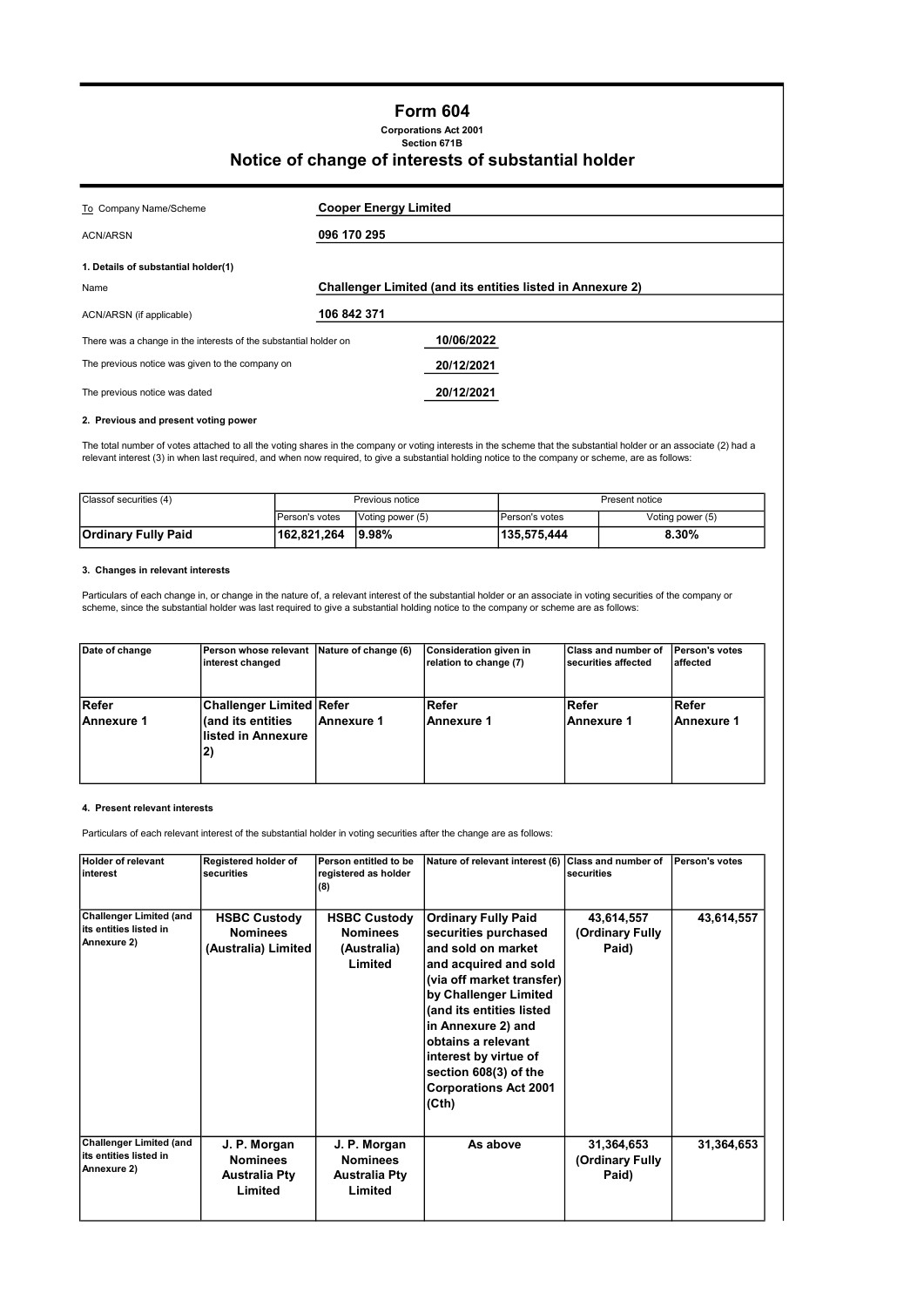| <b>Challenger Limited (and</b><br>lits entities listed in<br><b>Annexure 2)</b> | <b>Citicorp Nominees</b><br><b>Pty Limited</b> | Citicorp<br><b>Nominees Pty</b><br>Limited    | As above | 58,696,234<br>(Ordinary Fully<br>Paid) | 58,696,234 |
|---------------------------------------------------------------------------------|------------------------------------------------|-----------------------------------------------|----------|----------------------------------------|------------|
| Challenger Limited (and<br>lits entities listed in<br>Annexure 2)               | <b>National Nominees</b><br>Limited            | <b>National</b><br><b>Nominees</b><br>Limited | As above | 1,900,000<br>(Ordinary Fully<br>Paid)  | 1.900.000  |

#### 5. Changes in association

The persons who have become associates (2) of, ceased to be associates of, or have changed the nature of their association (9) with, the substantial holder in relation to voting interests in the company or scheme are as follows:

| <br>:Name<br>and<br>٠в٧<br>alled biser | лланог |
|----------------------------------------|--------|
| N/A                                    | w      |
|                                        |        |

#### 6. Addresses

The addresses of persons named in this form are as follows:

| <b>Name</b>                                 | Address                                  |
|---------------------------------------------|------------------------------------------|
| <b>Challenger Limited (and its entities</b> | Level 2, 5 Martin Place, Sydney NSW 2000 |
| llisted in Annexure 2)                      |                                          |
|                                             |                                          |

### **Signature**

print name **Linda Matthews** Capacity **Company Secretary** 

Capacity

date

Matthews

sign here 15/06/2022

#### **DIRECTIONS**

(1) If there are a number of substantial holders with similar or related relevant interests (eg. a corporation and its related corporations, or the manager and trustee of an equity trust), the names could be included in an annexure to the form. If the relevant interests of a group of persons are essentially similar, they may be referred to throughout the form as a specifically named group if the membership of each group, with the names and addresses of members is clearly set out in paragraph 6 of the form.

(2) See the definition of "associate" in section 9 of the Corporations Act 2001.

(3) See the definition of "relevant interest" in sections 608 and 671B(7) of the Corporations Act 2001.

(4) The voting shares of a company constitute one class unless divided into separate classes.

(5) The person's votes divided by the total votes in the body corporate or scheme multiplied by 100.

(6) Include details of:

(a) any relevant agreement or other circumstances because of which the change in relevant interest occurred. If subsection 671B(4) applies, a copy of any document setting out the terms of any relevant agreement, and a statement by the person giving full and accurate details of any contract, scheme or arrangement, must<br>accompany this form, together with a written statement certifying

(b) any qualification of the power of a person to exercise, control the exercise of, or influence the exercise of, the voting powers or disposal of the securities to which the relevant interest relates (indicating clearly the particular securities to which the qualification applies).

See the definition of "relevant agreement" in section 9 of the Corporations Act 2001.

(7) Details of the consideration must include any and all benefits, money and other, that any person from whom a relevant interest was acquired has, or may, become<br>entitled to receive in relation to that acquisition. Detai included of any benefit paid on behalf of the substantial holder or its associate in relation to the acquisitions, even if they are not paid directly to the person from whom the relevant interest was acquired.

(8) If the substantial holder is unable to determine the identity of the person (eg. if the relevant interest arises because of an option) write "unknown".

(9) Give details, if appropriate, of the present association and any change in that association since the last substantial holding notice.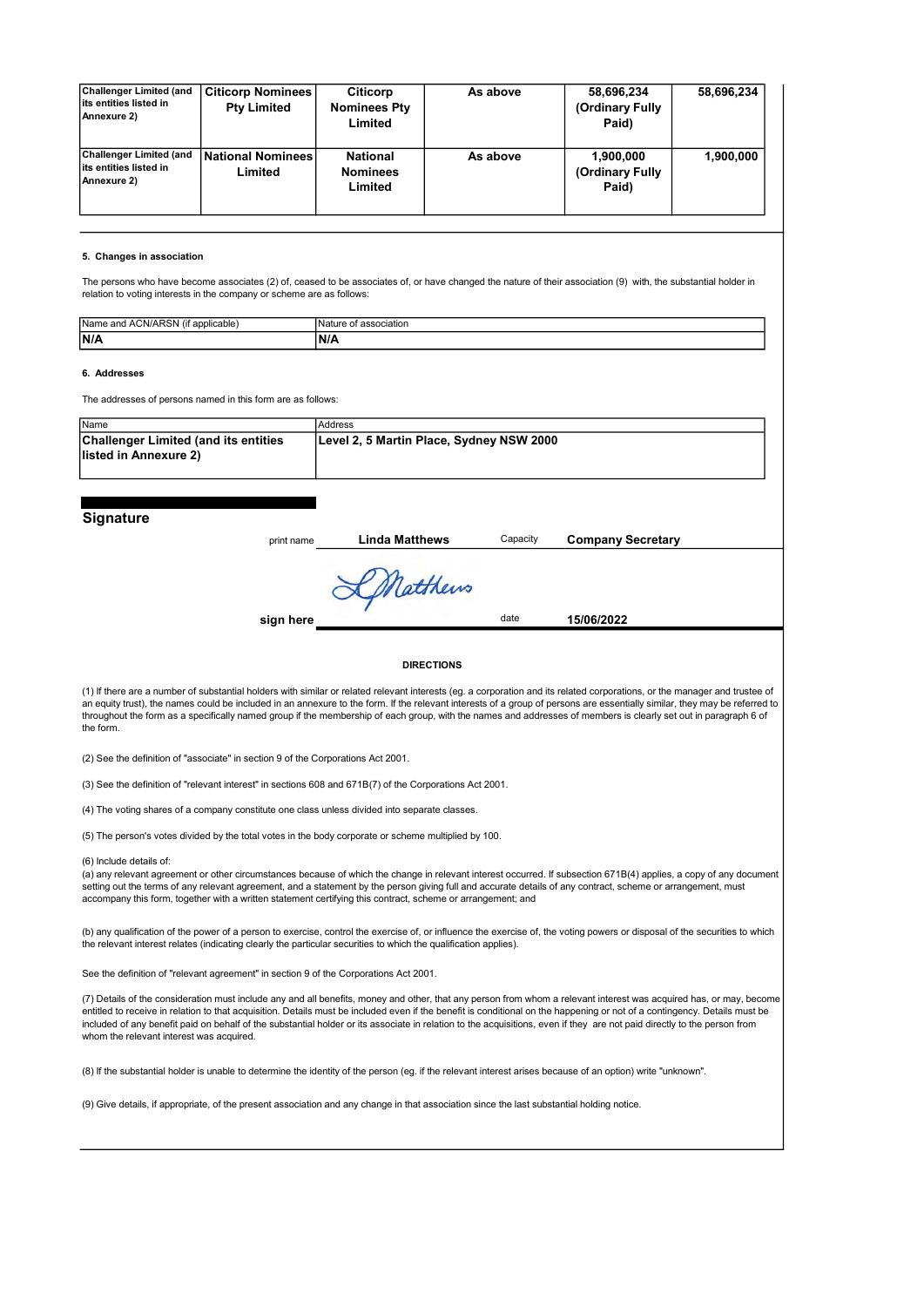DNatthews

Linda Matthews Company Secretary of Challenger Limited

Transactions: Company Name/Scheme: Cooper Energy Limited (COE) As at: 10/06/2022<br>Class of security: 0rdinary F **Ordinary Fully Paid** 

| Date of Change | <b>Holder of relevant</b><br>interest | <b>Nature of Change</b> | Consideration | Number of<br><b>Securities</b> | <b>Person's Votes</b><br><b>Affected</b> |
|----------------|---------------------------------------|-------------------------|---------------|--------------------------------|------------------------------------------|
|                |                                       |                         |               |                                |                                          |
|                | Challenger Limited (and its           |                         |               |                                |                                          |
|                | entities listed in Annexure           |                         |               |                                |                                          |
| 10/06/2022     | 2)                                    | Sell - Transfer         | 3,840,968     | -12,193,548                    | 12,193,548                               |
| 06/06/2022     | As above                              | Sell                    | 17,758        | $-61,981$                      | 61,981                                   |
| 06/06/2022     | As above                              | Sell                    | 6,597         | $-23,025$                      | 23,025                                   |
| 06/06/2022     | As above                              | Sell                    | 36,812        | $-128,488$                     | 128,488                                  |
| 06/06/2022     | As above                              | Sell                    | 60,800        | $-212,217$                     | 212,217                                  |
| 06/06/2022     | As above<br>As above                  | Sell                    | 49,997        | $-174,511$                     | 174,511                                  |
| 18/05/2022     |                                       | Sell                    | 24,328        | $-86,761$                      | 86,761                                   |
| 18/05/2022     | As above                              | Sell                    | 9,037         | $-32,230$                      | 32,230                                   |
| 18/05/2022     | As above                              | Sell                    | 50,432        | $-179,856$                     | 179,856                                  |
| 18/05/2022     | As above                              | Sell                    | 83,295        | $-297,059$                     | 297,059                                  |
| 18/05/2022     | As above                              | Sell                    | 68,496        | $-244,279$                     | 244,279                                  |
| 17/05/2022     | As above                              | Sell                    | 22,224        | $-79,370$                      | 79,370                                   |
| 17/05/2022     | As above                              | Sell                    | 8,256         | $-29,485$                      | 29,485                                   |
| 17/05/2022     | As above                              | Sell                    | 46,070        | $-164,535$                     | 164,535                                  |
| 17/05/2022     | As above                              | Sell                    | 76,091        | $-271,753$                     | 271,753                                  |
| 17/05/2022     | As above                              | Sell                    | 62,572        | $-223,470$                     | 223,470                                  |
| 10/05/2022     | As above                              | Buy                     | 271,300       | 1,000,000                      | 1,000,000                                |
| 05/05/2022     | As above                              | Sell                    | 57,612        | $-205,685$                     | 205,685                                  |
| 05/05/2022     | As above                              | Sell                    | 20,599        | -73,542                        | 73,542                                   |
| 05/05/2022     | As above                              | Sell                    | 43,225        | $-154,321$                     | 154,321                                  |
| 05/05/2022     | As above                              | Sell                    | 7,571         | $-27,030$                      | 27,030                                   |
| 05/05/2022     | As above                              | Sell                    | 68,880        | $-245,913$                     | 245,913                                  |
| 04/05/2022     | As above                              | Sell                    | 6,529         | $-23,311$                      | 23,311                                   |
| 04/05/2022     | As above                              | Sell                    | 2,335         | $-8,335$                       | 8,335                                    |
| 04/05/2022     | As above                              | Sell                    | 4,899         | $-17,490$                      | 17,490                                   |
| 04/05/2022     | As above                              | Sell                    | 858           | $-3,063$                       | 3,063                                    |
| 04/05/2022     | As above                              | Sell                    | 7,807         | $-27,871$                      | 27,871                                   |
| 04/05/2022     | As above                              | Sell                    | 1,718         | $-6,115$                       | 6,115                                    |
| 04/05/2022     | As above                              | Sell                    | 615           | $-2,187$                       | 2,187                                    |
| 04/05/2022     | As above                              | Sell                    | 1,289         | $-4,588$                       | 4,588                                    |
| 04/05/2022     | As above                              | Sell                    | 226           | $-804$                         | 804                                      |
| 04/05/2022     | As above                              | Sell                    | 2,054         | $-7,311$                       | 7,311                                    |
| 03/05/2022     | As above                              | Sell                    | 39,131        | $-137,062$                     | 137,062                                  |
| 03/05/2022     | As above                              | Sell                    | 13,991        | $-49,006$                      | 49,006                                   |
| 03/05/2022     | As above                              | Sell                    | 29,359        | $-102,835$                     | 102,835                                  |
| 03/05/2022     | As above                              | Sell                    | 5,142         | -18,012                        | 18,012                                   |
| 03/05/2022     | As above                              | Sell                    | 46,785        | $-163,870$                     | 163,870                                  |
| 03/05/2022     | As above                              | Sell                    | 84,108        | $-300,385$                     | 300,385                                  |
| 03/05/2022     | As above                              | Sell                    | 30,072        | $-107,401$                     | 107,401                                  |
| 03/05/2022     | As above                              | Sell                    | 63,104        | $-225,372$                     | 225,372                                  |
| 03/05/2022     | As above                              | Sell                    | 11,053        | $-39,475$                      | 39,475                                   |
| 03/05/2022     | As above                              | Sell                    | 100,558       | $-359,136$                     | 359,136                                  |
| 29/04/2022     | As above                              | Sell - Transfer         | 4,581,065     | $-15,796,776$                  | 15,796,776                               |
| 21/04/2022     | As above                              | Buy                     | 61,540        | 200,000                        | 200,000                                  |
| 19/04/2022     | As above                              | Buy                     | 609,985       | 2,050,371                      | 2,050,371                                |
| 29/03/2022     | As above                              | Sell                    | 96,931        | $-341,426$                     | 341,426                                  |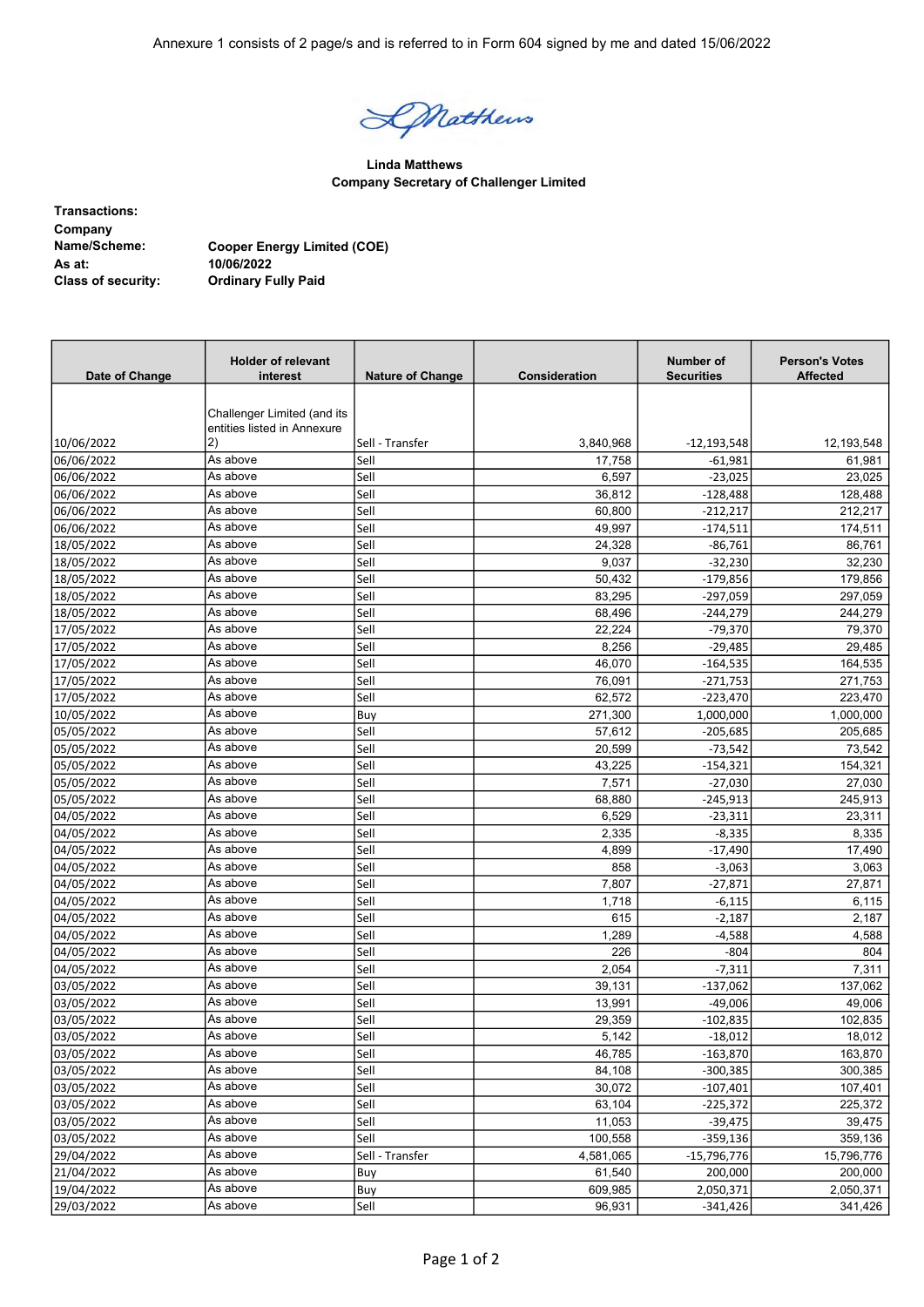| Date of Change | <b>Holder of relevant</b><br>interest | <b>Nature of Change</b> | Consideration                     | <b>Number of</b><br><b>Securities</b> | <b>Person's Votes</b><br><b>Affected</b> |
|----------------|---------------------------------------|-------------------------|-----------------------------------|---------------------------------------|------------------------------------------|
| 29/03/2022     | As above                              | Sell                    | 158,579                           | $-558,574$                            | 558,574                                  |
| 28/03/2022     | As above                              | Sell                    | 2,443                             | $-8,572$                              | 8,572                                    |
| 28/03/2022     | As above                              | Sell                    | 3,997                             | $-14,024$                             | 14.024                                   |
| 25/03/2022     | As above                              | Sell                    | 70,640                            | $-248,384$                            | 248,384                                  |
| 25/03/2022     | As above                              | Sell                    | 115,567                           | $-406,355$                            | 406,355                                  |
| 24/03/2022     | As above                              | Sell                    | 163,341                           | $-573,326$                            | 573,326                                  |
| 24/03/2022     | As above                              | Sell                    | 267,225                           | -937,960                              | 937,960                                  |
| 24/03/2022     | As above                              | Buy                     | 56,840                            | 200,000                               | 200,000                                  |
| 23/03/2022     | As above                              | Sell                    | 91,883                            | $-324,906$                            | 324,906                                  |
| 23/03/2022     | As above                              | Sell                    | 150,321                           | $-531,546$                            | 531,546                                  |
| 18/03/2022     | As above                              | Sell                    | 14,163                            | $-49,694$                             | 49,694                                   |
| 18/03/2022     | As above                              | Sell                    | 23,171                            | $-81,300$                             | 81,300                                   |
| 17/03/2022     | As above                              | Sell                    | 77,305                            | $-271,247$                            | 271,247                                  |
| 17/03/2022     | As above                              | Sell                    | 36,534                            | $-128,188$                            | 128,188                                  |
| 17/03/2022     | As above                              | Sell                    | 13,433                            | $-47,134$                             | 47,134                                   |
| 17/03/2022     | As above                              | Sell                    | 102,194                           | $-358,574$                            | 358,574                                  |
| 17/03/2022     | As above                              | Sell                    | 40,582                            | $-142,392$                            | 142,392                                  |
| 17/03/2022     | As above                              | Sell                    | 12,489                            | $-43,547$                             | 43,547                                   |
| 17/03/2022     | As above                              | Sell                    | 5,902                             | $-20,580$                             | 20,580                                   |
| 17/03/2022     | As above                              | Sell                    | 2,170                             | $-7,567$                              | 7.567                                    |
| 17/03/2022     | As above                              | Sell                    | 16,510                            | $-57,566$                             | 57,566                                   |
| 17/03/2022     | As above                              | Sell                    | 6,556                             | $-22,860$                             | 22,860                                   |
| 07/02/2022     | As above                              | Buy                     | 11,047                            | 36,824                                | 36,824                                   |
| 07/02/2022     | As above                              | Buy                     | 16,571                            | 55,235                                | 55,235                                   |
| 04/02/2022     | As above                              | Buy                     | 39.722                            | 133,519                               | 133.519                                  |
| 04/02/2022     | As above                              | Buy                     | 59,583                            | 200,280                               | 200,280                                  |
| 02/02/2022     | As above                              | Buy                     | 458                               | 1,538                                 | 1,538                                    |
| 02/02/2022     | As above                              | Buy                     | 686                               | 2,307                                 | 2,307                                    |
| 01/02/2022     | As above                              | Buy                     | 60,638                            | 203,962                               | 203,962                                  |
| 01/02/2022     | As above                              | Buy                     | 90,957                            | 305,942                               | 305,942                                  |
| 31/01/2022     | As above                              | Buy                     | 40.125                            | 135,239                               | 135,239                                  |
| 31/01/2022     | As above                              | Buy                     | 60,188                            | 202,859                               | 202,859                                  |
| 28/01/2022     | As above                              | Buy                     | 90,521                            | 304,887                               | 304,887                                  |
| 28/01/2022     | As above                              | Buy                     | 135,782                           | 457,331                               | 457,331                                  |
| 27/01/2022     | As above                              | Buy                     | 596,800                           | 2,000,000                             | 2,000,000                                |
| 27/01/2022     | As above                              | Buy                     | 54,142                            | 184,031                               | 184,031                                  |
| 27/01/2022     | As above                              | Buy                     | 81,213                            | 276,046                               | 276,046                                  |
| 06/01/2022     | As above                              | Buy                     | 702.145                           | 2,488,995                             | 2,488,995                                |
|                |                                       |                         |                                   |                                       |                                          |
|                |                                       |                         | <b>Total Number of Securities</b> | -27,245,820                           |                                          |
|                |                                       |                         |                                   |                                       |                                          |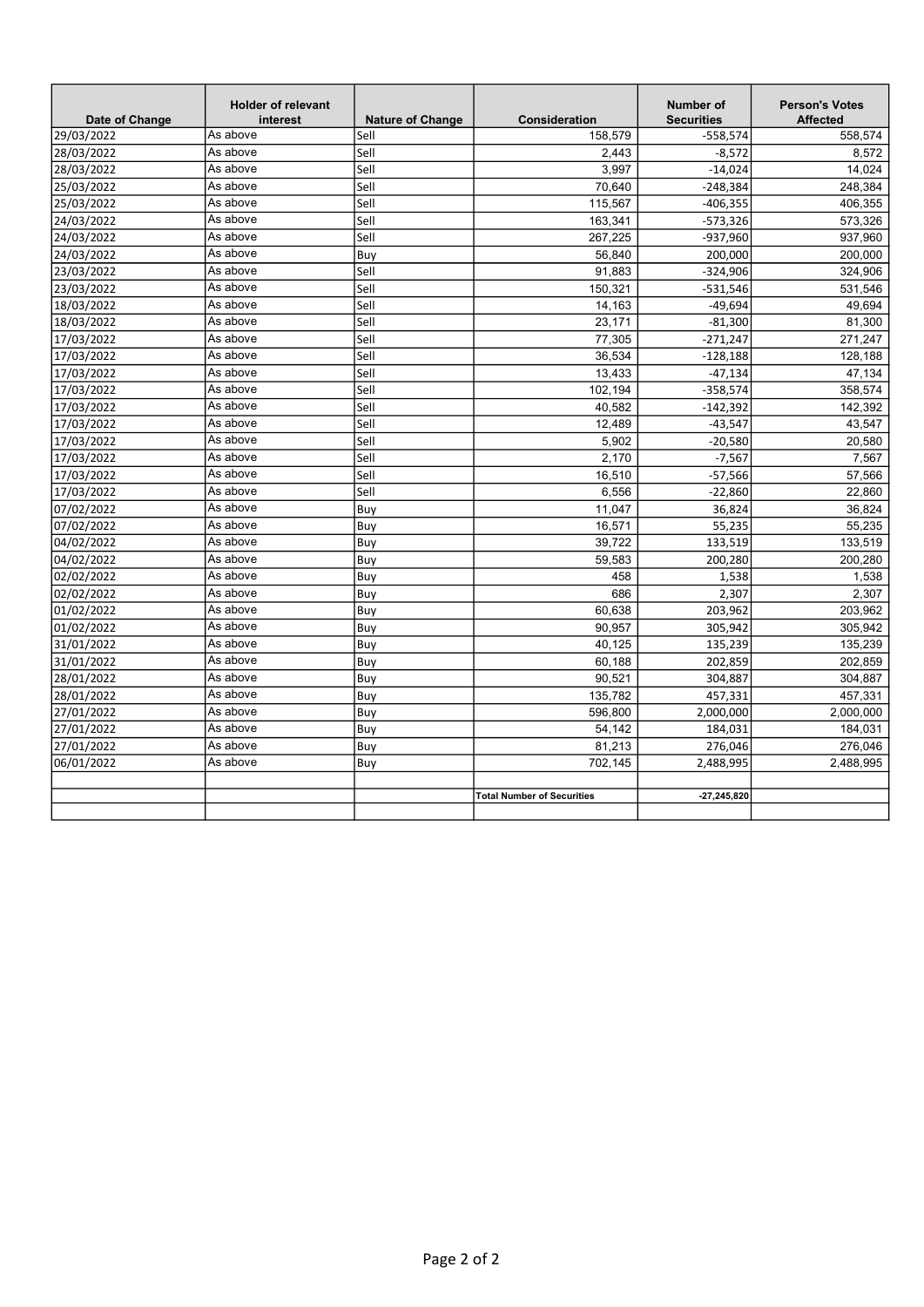# Annexure 2

This is page 1 of 3 of Annexure 2 referred to in ASIC Form 604 - change of interest holder

DNatthews

15/06/2022 Linda Matthews - Company Secretary of Challenger Limited

| <b>Company Name</b>                                        | ACN/                  | <b>Country of</b> |
|------------------------------------------------------------|-----------------------|-------------------|
|                                                            | <b>Company Number</b> | Incorporation     |
| <b>Challenger Limited</b>                                  | 106842371             | Australia         |
| 255 Finance Group Pty Ltd                                  | 628853056             | Australia         |
| 255 Finance Investments Pty Ltd                            | 164516401             | Australia         |
| 255 Finance Pty Ltd                                        | 168112507             | Australia         |
| 255 Finance Services Pty Ltd                               | 168107355             | Australia         |
| Alphinity Investment Management Pty Ltd                    | 140833709             | Australia         |
| Appia Europe Limited                                       | 6490323               | United Kingdom    |
| Appia Group Limited                                        | 99865                 | Jersey            |
| Ardea Investment Management Pty Ltd                        | 132902722             | Australia         |
| Ares Australia Management Pty Limited                      | 636490732             | Australia         |
| Assetsecure Pty. Limited                                   | 110953618             | Australia         |
| Bentham Asset Management Pty Ltd                           | 140833674             | Australia         |
| <b>CDPG Australia Pty Limited</b>                          | 124498095             | Australia         |
| <b>CDPG Luxembourg Sarl</b>                                | B127515               | Luxembourg        |
| <b>CDPG Malta Limited</b>                                  | C41110                | Malta             |
| <b>Challenger Direct Pty Ltd</b>                           | 006475501             | Australia         |
| Challenger Diversified Property Development Pty Limited    | 121624833             | Australia         |
| Challenger Emerging Market Infrastructure Fund Pte. Ltd    | 200804361D            | Singapore         |
| Challenger Emerging Market Infrastructure Fund, L.P.       |                       | Cayman Islands    |
| <b>Challenger Financial Services Pty Limited</b>           | 087464131             | Australia         |
| Challenger FM 2 Holdings Pty Limited                       | 080036657             | Australia         |
| Challenger Funds Management (Asia) Pte Ltd                 | 202113533D            | Singapore         |
| Challenger Funds Management Holdings Pty Limited           | 107728030             | Australia         |
| <b>Challenger Group Holdings Limited</b>                   | 002993302             | Australia         |
| <b>Challenger Group Pty Limited</b>                        | 003374196             | Australia         |
| Challenger Group Services Pty. Ltd.                        | 085657307             | Australia         |
| Challenger Holdco2 Holdings Pty Ltd                        | 646761275             | Australia         |
| Challenger Holdco3 Holdings Pty Ltd                        | 657425744             | Australia         |
| Challenger Home Loan Corporation Pty Ltd                   | 058891302             | Australia         |
| <b>Challenger Inventory Finance Servicing Pty Limited</b>  | 107706810             | Australia         |
| Challenger Investment Partners Limited                     | 092382842             | Australia         |
| Challenger Investment Solutions Management Pty Ltd         | 130035353             | Australia         |
| Challenger Japan Holdings Kabushiki Kaisha                 | 0100-01-182399        | Japan             |
| Challenger Japan Holdings Pty Limited                      | 617208205             | Australia         |
| Challenger Japan Kabushiki Kaisha                          | 0100-01-182920        | Unknown           |
| Challenger Kabushiki Kaisha                                | 0100-01-182872        | Unknown           |
| Challenger LBC Terminals Holding Company Limited           | C41149                | Malta             |
| Challenger Life CDI Nominees Pty Ltd                       | 055293644             | Australia         |
| Challenger Life Company Holdings Pty Ltd                   | 006381193             | Australia         |
| <b>Challenger Life Company Limited</b>                     | 072486938             | Australia         |
| Challenger Life Debt Investments (Europe) Limited          | 7626067               | United Kingdom    |
| Challenger Life Fund Property Investments Pty Ltd          | 161212693             | Australia         |
| Challenger Life Investments UK Limited                     | 6067787               | United Kingdom    |
| Challenger Life Nominees No.2 Pty Ltd                      | 078627013             | Australia         |
| Challenger Life Nominees No.3 Pty Limited                  | 151482147             | Australia         |
| Challenger Life Nominees Pty Ltd                           | 091336793             | Australia         |
| Challenger Life Subsidiary Holdings Pty Limited            | 099742122             | Australia         |
| Challenger Managed Investments (International) Pty Limited | 120871212             | Australia         |
| Challenger Management Services (UK) Limited                | 6393787               | United Kingdom    |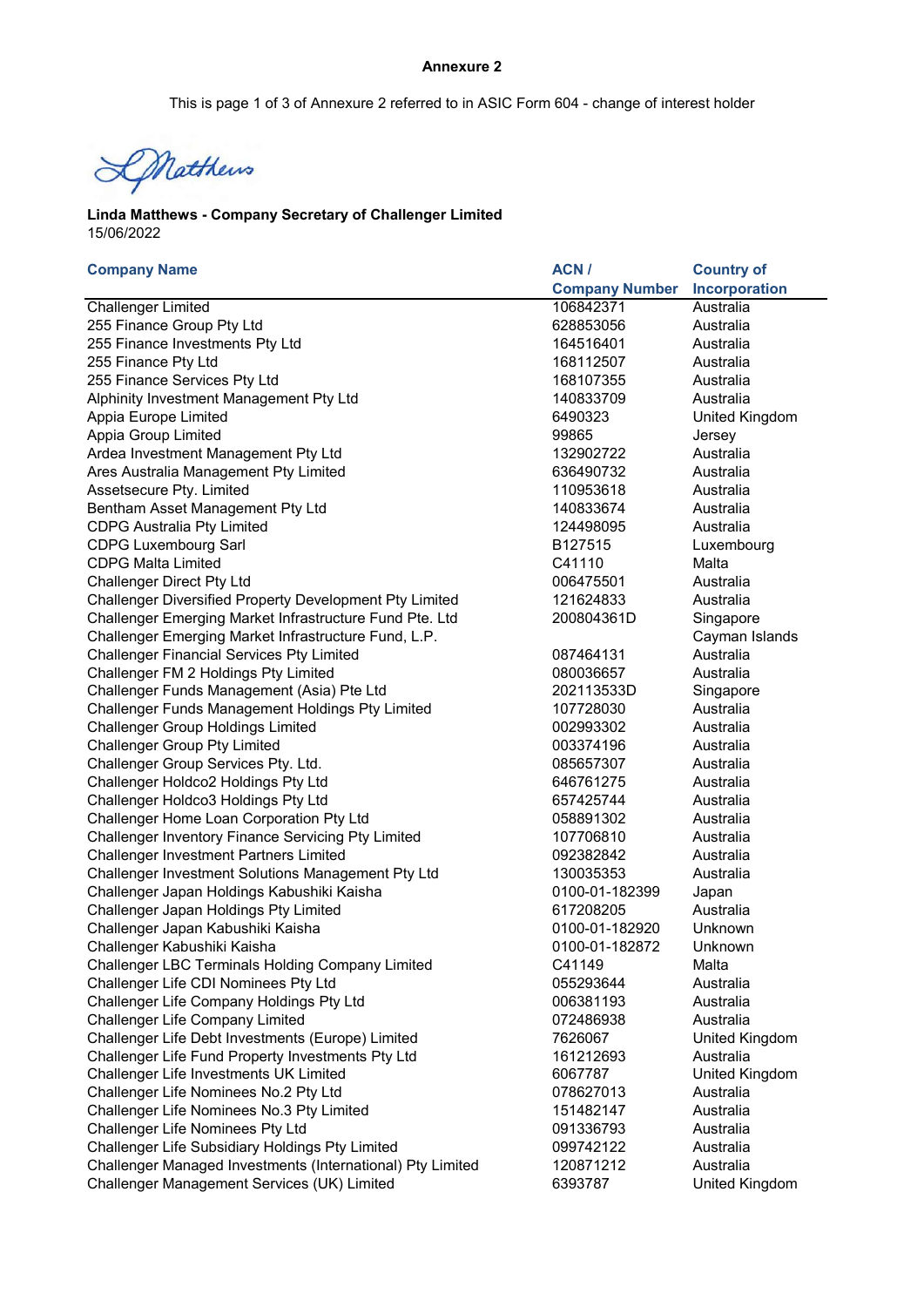This is page 2 of 3 of Annexure 2 referred to in ASIC Form 604 - change of interest holder

DNatthews

15/06/2022 Linda Matthews - Company Secretary of Challenger Limited

| <b>Company Name</b>                                          | ACN/                  | <b>Country of</b>     |
|--------------------------------------------------------------|-----------------------|-----------------------|
|                                                              | <b>Company Number</b> | Incorporation         |
| <b>Challenger Margin Lending Pty Ltd</b>                     | 091338822             | Australia             |
| Challenger MBK Emerging Market Infrastructure Fund GP Ltd    | WK-209744             | Cayman Islands        |
| Challenger Mortgage Management Pty Ltd                       | 087271109             | Australia             |
| Challenger Non-conforming Finance Pty Ltd                    | 107725486             | Australia             |
| Challenger Originator Finance Pty Ltd                        | 095085466             | Australia             |
| Challenger Property Asset Management Pty Ltd                 | 077569021             | Australia             |
| <b>Challenger Retirement and Investment Services Limited</b> | 115534453             | Australia             |
| Challenger Securitisation Management Pty Ltd                 | 100346898             | Australia             |
| Challenger Skybridge (Group) Holding Company Pty Ltd         | 130888327             | Australia             |
| Challenger Skybridge (Hastings) Holding Company Pty Ltd      | 130888274             | Australia             |
| <b>Challenger Special Servicing Pty Ltd</b>                  | 107707415             | Australia             |
| <b>Challenger Treasury Limited</b>                           | 093307996             | Australia             |
| Challenger Wholesale Finance Holdings Pty Limited            | 087284240             | Australia             |
| <b>Challenger Wind Holdings Pty Limited</b>                  | 151496061             | Australia             |
| CLS US Holdings, LLC                                         | 5302598               | <b>United States</b>  |
| <b>CPHIC Investments Pty Ltd</b>                             | 093340526             | Australia             |
| CSPP1 Maitland Pty Ltd                                       | 122460968             | Australia             |
| Cultiv8 Funds Management Pty Ltd                             | 659433593             | Australia             |
| <b>Eiger Capital Pty Limited</b>                             | 631838607             | Australia             |
| Fidante Partners (Guernsey) Limited                          | 40288                 | Guernsey              |
| Fidante Partners AAM Holdings Pty Limited                    | 636490189             | Australia             |
| <b>Fidante Partners AB</b>                                   | 559327-5497           | Sweden                |
| Fidante Partners Alphinity Holdings Pty Ltd                  | 140716016             | Australia             |
| Fidante Partners Ardea Holdings Pty Ltd                      | 133865853             | Australia             |
| Fidante Partners Avenir Capital Holdings Pty Ltd             | 616504502             | Australia             |
| Fidante Partners Bentham Holdings Pty Ltd                    | 140715573             | Australia             |
| Fidante Partners Cultiv8 Holdings Pty Ltd                    | 659373109             | Australia             |
| Fidante Partners Eiger Holdings Pty Limited                  | 631837360             | Australia             |
| <b>Fidante Partners Europe Limited</b>                       | 4040660               | United Kingdom        |
| Fidante Partners FME Holdings Limited                        | 11410594              | United Kingdom        |
| Fidante Partners Holdings (Guernsey) Limited                 | 43315                 | Guernsey              |
| Fidante Partners Holdings Europe Limited                     | 6172534               | <b>United Kingdom</b> |
| Fidante Partners Holdings Pty Limited                        | 123318650             | Australia             |
| Fidante Partners Latigo Holdings LLC                         | 5651705               | Unknown               |
| Fidante Partners Lennox Holdings Pty Limited                 | 616975565             | Australia             |
| <b>Fidante Partners Limited</b>                              | 002835592             | Australia             |
| Fidante Partners Merlon Holdings Pty Ltd                     | 140715662             | Australia             |
| Fidante Partners Metisq Holdings Pty Ltd                     | 143376961             | Australia             |
| Fidante Partners Novaport Holdings Pty Ltd                   | 140715797             | Australia             |
| Fidante Partners Ox Holdings Pty Ltd                         | 649174087             | Australia             |
| <b>Fidante Partners Services Limited</b>                     | 119605373             | Australia             |
| <b>Fidante Partners USA LLC</b>                              | 81-4925448            | <b>United States</b>  |
| Fidante Partners Wavestone Holdings Pty Limited              | 133626276             | Australia             |
| Fidante Partners Whitehelm Holdings Pty Ltd                  | 169043903             | Australia             |
| Fidante Partners Wyetree Limited                             | 9387239               | United Kingdom        |
| Gasvalpo S.A.                                                | 96.960.800-6          | Chile                 |
| <b>Greencape Capital Pty Ltd</b>                             | 120328529             | Australia             |
| GV Cayman Company Limited                                    | OG-206918             | Cayman Islands        |
| GV Chile Holding Limitada                                    | 124311723611675       | Chile                 |